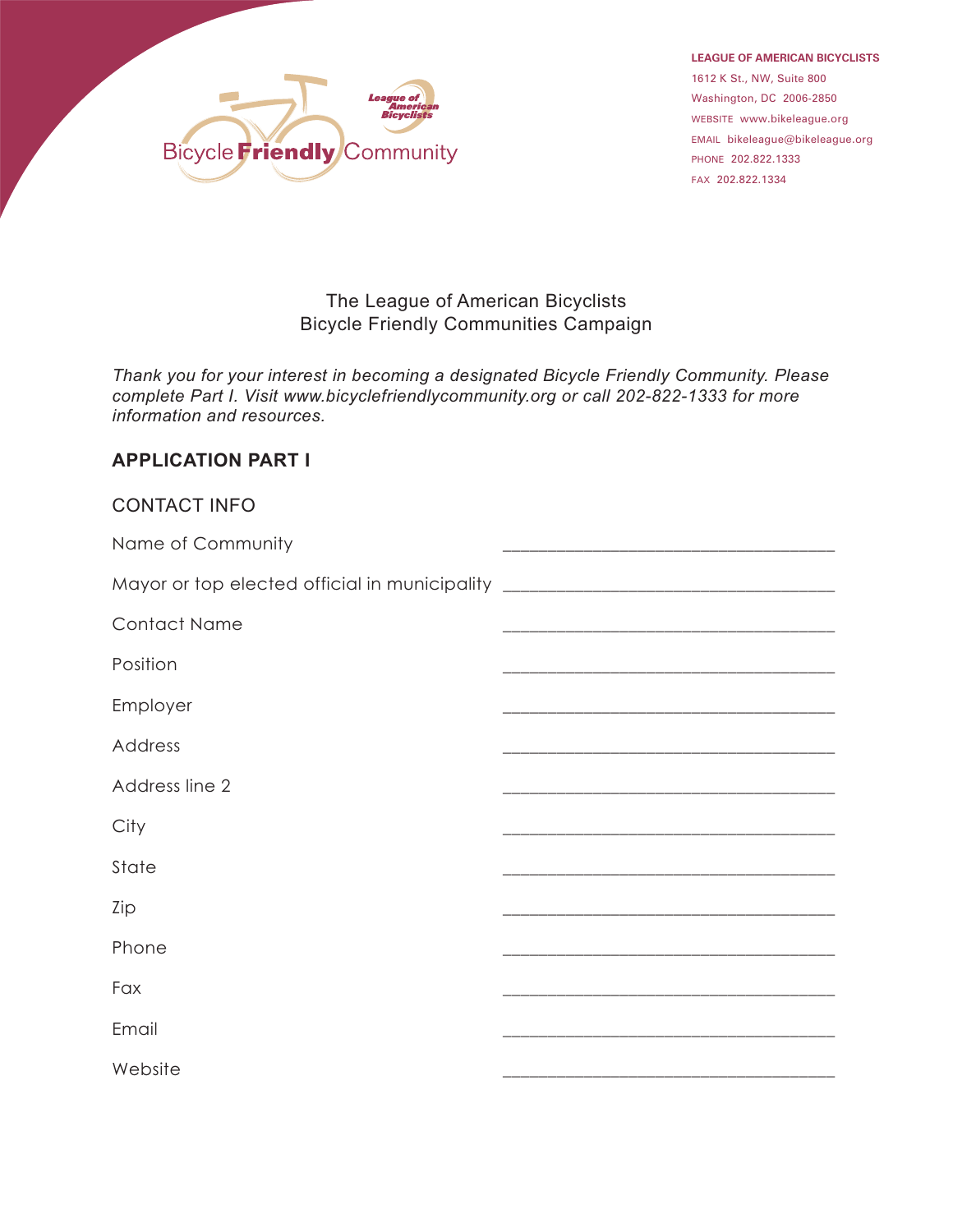# COMMUNITY PROFILE

| 1. | Population                                                                                                                                                                                                                                                                                                                               |                                                         |
|----|------------------------------------------------------------------------------------------------------------------------------------------------------------------------------------------------------------------------------------------------------------------------------------------------------------------------------------------|---------------------------------------------------------|
| 2. | Square mileage of municipality                                                                                                                                                                                                                                                                                                           |                                                         |
|    | Total area<br>Water area<br>Land area                                                                                                                                                                                                                                                                                                    |                                                         |
| 3. | Population density                                                                                                                                                                                                                                                                                                                       |                                                         |
| 4. | Climate<br>Average temperature for January<br>Average temperature for April<br>Average temperature for July<br>Average temperature for October<br>Average precipitation for January<br>Average precipitation for April<br>Average precipitation for July<br>Average precipitation for October                                            |                                                         |
| 5. | Median income                                                                                                                                                                                                                                                                                                                            | \$                                                      |
| 6. | Age distribution<br>% under 20<br>% age 20-64<br>% age 65-84<br>% age 85+                                                                                                                                                                                                                                                                | %<br>%<br>%<br>%                                        |
| 7. | Race<br>% Hispanic or Latino (of any race)<br>a.<br>% Not Hispanic or Latino<br>b.<br>% One race<br>C.<br>% White<br>d.<br>% Black or African American<br>е.<br>% American Indian and Alaska Native<br>f.<br>% Asian<br>g.<br>% Native Hawaiian and Other Pacific Islander<br>h.<br>% Some other race<br>İ.<br>% Two or more races<br>j. | %<br>%<br>%<br>%<br>$\%$<br>$\%$<br>%<br>%<br>$\%$<br>% |
| 8. | If you have Journey-to-Work census data on bicycling<br>to work, what percentage of people in your community<br>bike to work?                                                                                                                                                                                                            | %                                                       |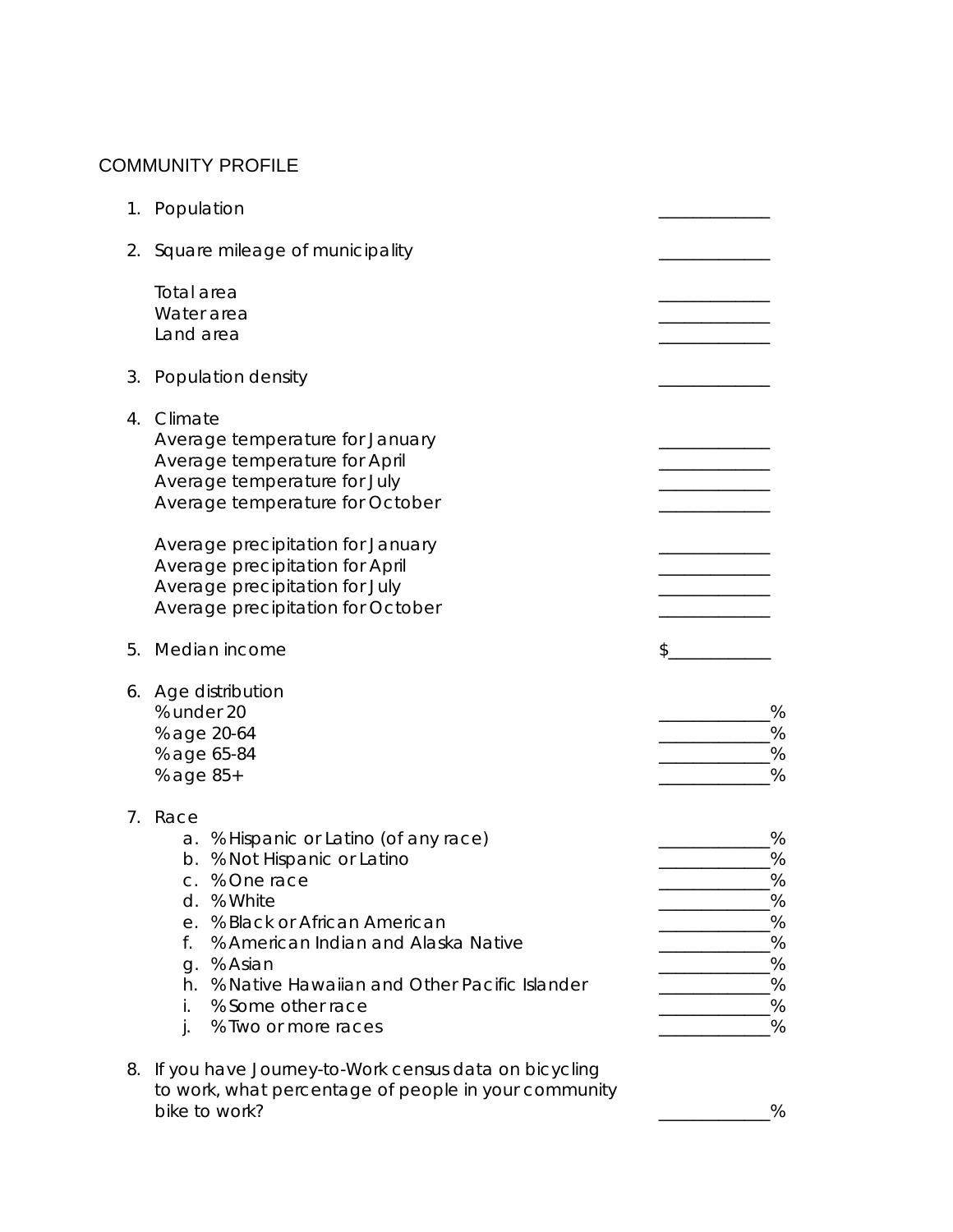*Directions (Questions 9-14): Please circle the choice that reflects the best answer for your community.*

9. How many households are within ¼ mile of a retail or business area?

**(All) (Most) (Some) (Few)**

10. How many neighborhoods have significant grass, flowers, and trees?

**(All) (Most) (Some) (Few)**

11. How many neighborhoods have significant amenities such as parks, water fountains, benches, and public art?

**(All) (Most) (Some) (Few)**

- 12. How many neighborhoods in your community would you consider a good place to raise children?
	- **(All) (Most) (Some) (Few)**

13. Do you have a Bicycle Master Plan?

**(Yes) (No)**

14. Do you have a written bicycle accommodation policy?

## **(Yes) (No)**

*Directions (Questions 15-18): Please answer the following questions on a separate sheet of paper. All answers should be typed and numbered accordingly.*

- 15. What was your community's most significant investment for bicycling in the past year?
- 16. List current community activities that encourage/promote bicycling.
- 17. Bicycle Coordinator & Government Staff
	- a. List your official bicycle/pedestrian coordinator or bicycle issues contact person on government staff.
	- b. What department is the bicycle coordinator located in?
	- c. How many hours are spent per year in this capacity?